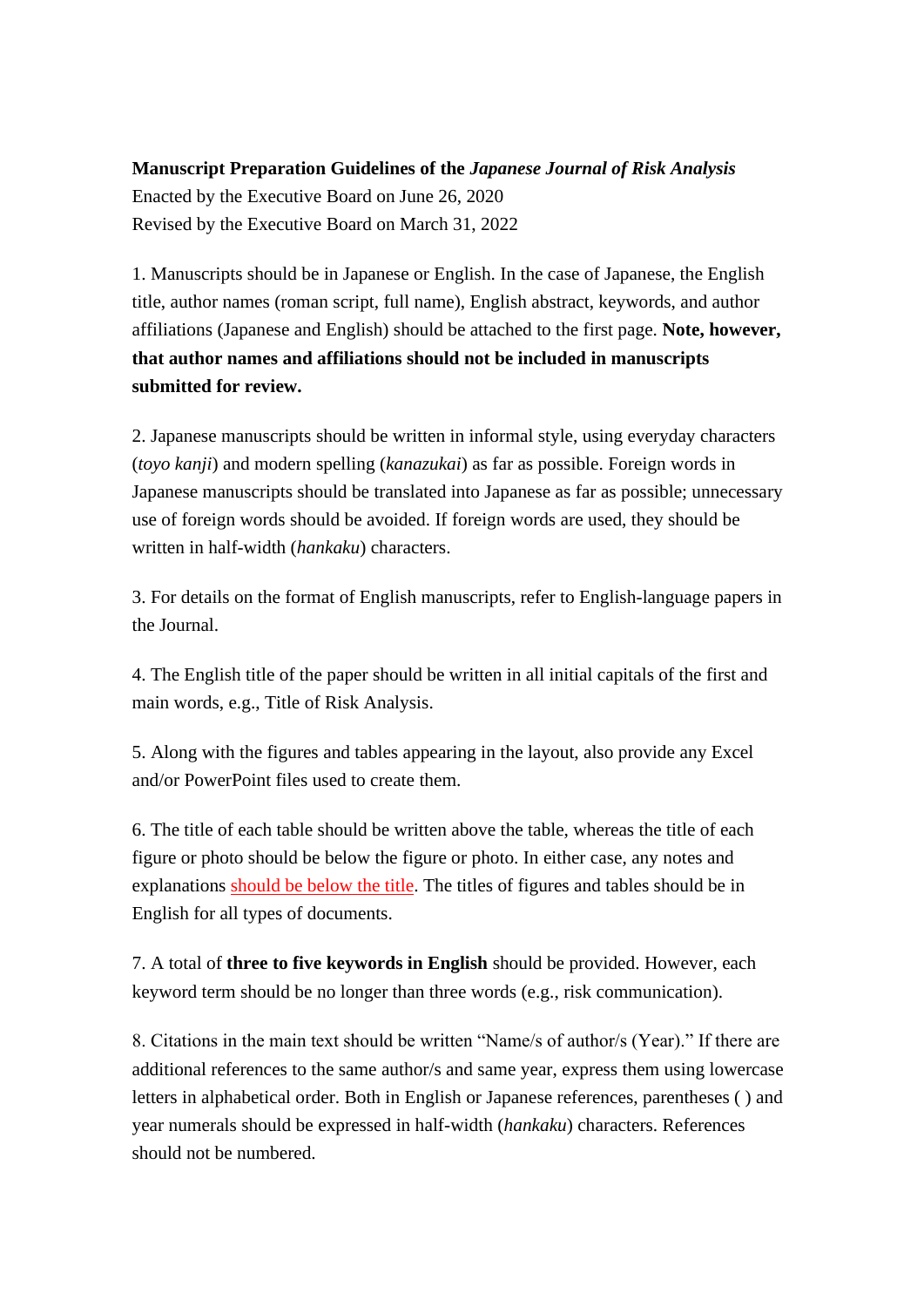## Example citations:

Single author: Ikeda (1987), Baumol (1988a), Baumol (1988b) Joint authors: Ikeda and Sakashita (1986), Gist and Mott (1988) Three or more authors: Ikeda et al. (1988), Gist et al. (1989) Written in parentheses: It was reported that... (Ikeda, 1999). Multiple references in parentheses: (separate with a semicolon (;)): (Ikeda et al., 1988; Gist et al., 1989)

9. References should be placed at the end of the main text, with Japanese and English references listed together in alphabetical order. It is customary to abbreviate journal names. References should not be numbered. Japanese references should be written in Japanese and separated by a linebreak after English text, as shown in the example. If there is an official English translation of a title, journal name, title of book, etc., in a Japanese reference, it should be used, and if there is no official English translation of a Japanese reference, the Japanese romanization should be provided, both of which include the words "(in Japanese)" at the end.

## How to Write References

Name/s of author/s (Year) Name of article, Journal name, Volume (issue), Start page-End page

Note 1) In Japanese texts, "," and "." should be full-width (*zenkaku*) characters. Note 2) Do not use half-width (*hankaku*) middle dots (*nakaguro*) "・" in Japanese text; use full-width (*zenkaku*) middle dots.

Note 3) In both English and Japanese texts, all alphanumeric characters should be halfwidth (*hankaku*) characters. For the titles of documents, use lowercase letters for the first letter of each word except the initial word, except when it is customary to use initial capital letters, e.g., for proper nouns.

Note 4) When writing the names of multiple authors, use "and" instead of "&." The use of "&" in references should be in accordance with the notation used in the references. Note 5) When writing years in brackets, leave a single-width (*hankaku*) space before "(" and after ")" (opening and closing brackets).

Note 6) The title of books and names of journals should be in italics, and volume numbers should be in bold.

Note 7) Roman brackets and single quotation marks in all texts, as well as commas in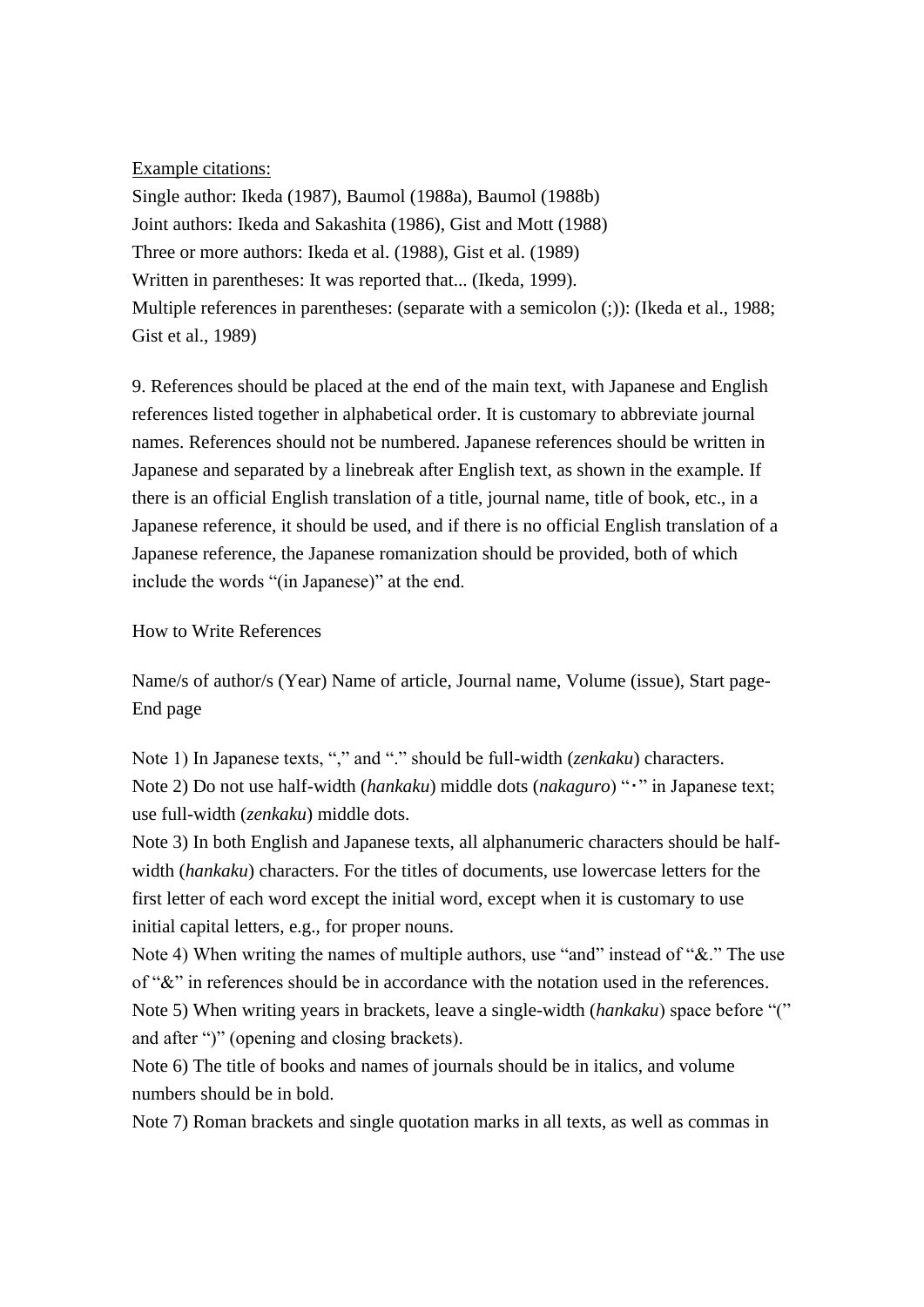English text, should always be single-width (*hankaku*) characters. A single-width (*hankaku*) space should be inserted after a single-width comma (",").

<Examples of Japanese References>

Ikeda, T. (1987) Study on Risk Evaluation, *Japanese Journal of Risk Analysis*, 10(4), 55–60. (in Japanese)

池田太郎 (1987) リスク評価に関する研究,日本リスク研究学会誌,10(4), 55–60.

Ikeda, T., Sakashita, J., and Kitabatake, H. (1988) Study on Risk Perception, *Japanese Journal of Risk Analysis*, **11**(3), 87–92. (in Japanese) 池田太郎,坂下次郎,北畠花子 (1988) リスク認知に関する研究,日本リスク 研究学会誌,11(3),87– 92.

Ikeda, T. (2005) Risuku Hyoka ni kansuru kenkyu, Ikeda, T. (ed.), *Risuku Ninchi*, \*\*daigaku shuppannkai, 83–110. (in Japanese) 池田太郎 (2005) リスク評価に関する研究,池田太郎(編)リスク認知,○○大 学出版会,83–110.

(When CC BY or other indication is required for citing figures, etc.) Kyoko ONO (2020) Management of Infrastructure from a Perspective of Risk Assessment. *Japanese Journal of Risk Analysis* **29**(3): 187–188, (in Japanese), doi: 10.11447/sraj.29.187, licensed under Creative Commons Attribution 4.0 International (CC BY 4.0 license).

小野恭子 (2020) インフラストラクチャー管理とリスク評価,日本リスク研究 学会誌,29(3),187–188.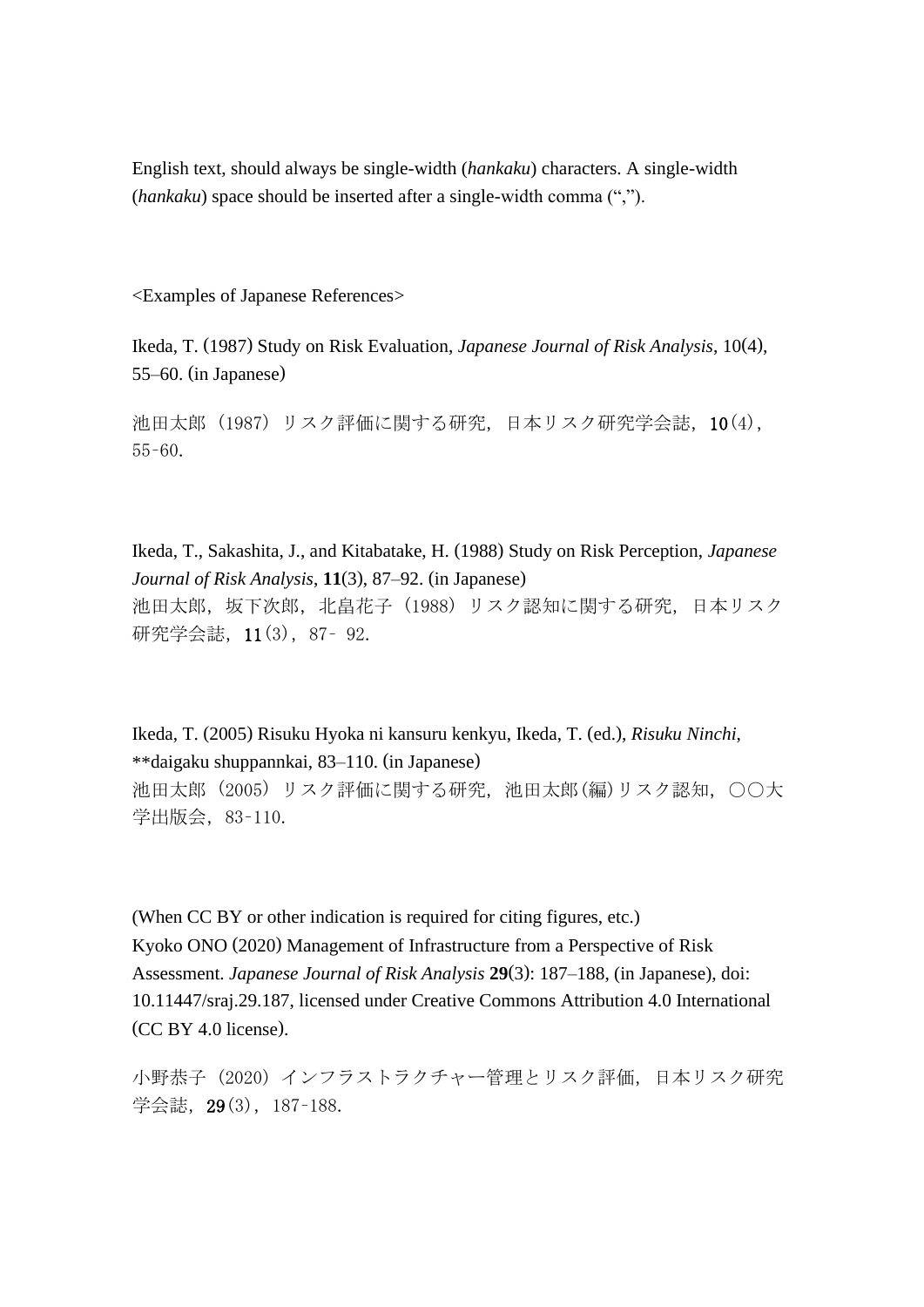(When references are obtained from the web)

NRKG (2008) Heisei 19 Nendo Risuku Hyoka Jigyo Seika Hokokusho, Heisei 20 Nen 3 gatsu. http://www.jst. go.jp/risk\_h22.pdf (Access: 2012, Jun, 29) (in Japanese) NRKG (2008) 平成 19 年度リスク評価事業成果報告書.平成 20 年 3 月, http://www.jst.go.jp/risk h22.pdf (アクセス日:2012 年 6 月 29 日)

<Examples of English References>

Ikeda, T., Sakashita, J., and Kitabatake, H. (2000) Risk perception, *Risk Analysis*, **5**(11), 181–194.

(If there is a DOI)

Ikeda, T., Sakashita, J., and Kitabatake, H. (2000) Risk perception, *Risk Analysis*, **5**(11), 181–194. doi: 10.1177/0011392114559849

EU Council (1999) Report on risk perception study - 93rd Agriculture and Fisheries Council Meeting (Luxembourg, 22–23 October, 1999)

Raiffa, H. (1985) The Art and Science of Negotiation, Cambridge: Harvard Univ.

(When CC BY or other indication is required for citing figures, etc.) Kyoko ONO (2020) Management of Infrastructure from a Perspective of Risk Assessment. *Japanese Journal of Risk Analysis* **29**(3): 187–188, doi: 10.11447/sraj.29.187, licensed under Creative Commons Attribution 4.0 International (CC BY 4.0 license).

10. When URLs are included in references, the underline should be removed from the URL. When URLs are included in references, write them at the end of the reference information (, http://www…). Also, access date should be indicated at the end. If a DOI exists for the reference, include it. Whenever necessary, indicate licensing details, e.g., CC BY.